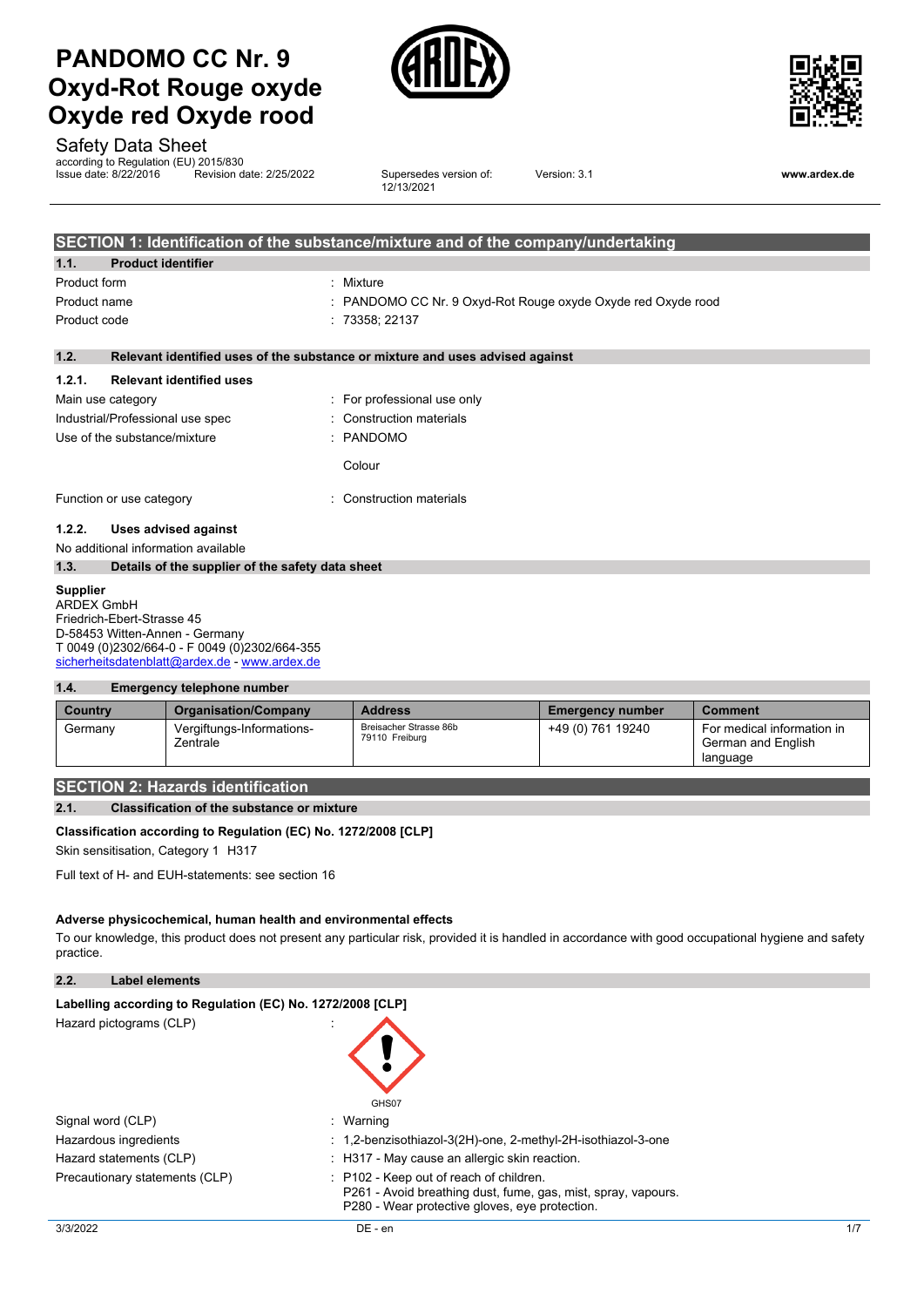according to Regulation (EU) 2015/830

|               | P302+P352 - IF ON SKIN: Wash with plenty of water.<br>P333+P313 - If skin irritation or rash occurs: Get medical advice/attention. |
|---------------|------------------------------------------------------------------------------------------------------------------------------------|
| Extra phrases | : Dispose of contents/container in accordance with regional/national/international/local<br>requlations.                           |

**Labelling according to Directive 67/548/EEC or 1999/45/EC**

## **2.3. Other hazards**

PBT: not relevant – no registration required

vPvB: not relevant – no registration required

Contains no PBT/vPvB substances ≥ 0.1% assessed in accordance with REACH Annex XIII

## **SECTION 3: Composition/information on ingredients**

## **3.1. Substances**

Not applicable

## **3.2. Mixtures**

| <b>Name</b>                  | <b>Product identifier</b>                                                                               | $\frac{0}{2}$ | <b>Classification according to</b><br><b>Regulation (EC) No.</b><br>1272/2008 [CLP]                                                                                                                                      |
|------------------------------|---------------------------------------------------------------------------------------------------------|---------------|--------------------------------------------------------------------------------------------------------------------------------------------------------------------------------------------------------------------------|
| 2-methyl-2H-isothiazol-3-one | (CAS-No.) 2682-20-4<br>(EC-No.) 220-239-6<br>(EC Index-No.) 613-326-00-9<br>(REACH-no) 01-2120764690-50 | > 0.0015      | Acute Tox. 2 (Inhalation), H330<br>Acute Tox. 3 (Dermal), H311<br>Acute Tox. 3 (Oral), H301<br>Skin Sens, 1A, H317<br>Skin Corr. 1B, H314<br>Eye Dam. 1, H318<br>Aquatic Acute 1, H400 (M=10)<br>Aquatic Chronic 1, H410 |

## **Specific concentration limits:**

| <b>Name</b>                  | <b>Product identifier</b>                                                                               | <b>Specific concentration limits</b>   |
|------------------------------|---------------------------------------------------------------------------------------------------------|----------------------------------------|
| 2-methyl-2H-isothiazol-3-one | (CAS-No.) 2682-20-4<br>(EC-No.) 220-239-6<br>(EC Index-No.) 613-326-00-9<br>(REACH-no) 01-2120764690-50 | ( 0.0015 ≤C < 100) Skin Sens, 1A, H317 |

Full text of H- and EUH-statements: see section 16

| <b>SECTION 4: First aid measures</b>                                |                                                                                                                                       |  |  |
|---------------------------------------------------------------------|---------------------------------------------------------------------------------------------------------------------------------------|--|--|
| 4.1.<br>Description of first aid measures                           |                                                                                                                                       |  |  |
| First-aid measures general                                          | : Take off contaminated clothing and wash before reuse.                                                                               |  |  |
| First-aid measures after inhalation                                 | : Move the affected person to the fresh air. Get medical advice/attention if you feel unwell.                                         |  |  |
| First-aid measures after skin contact                               | : Wash skin with plenty of water. If skin irritation occurs: Get medical advice/attention.                                            |  |  |
| First-aid measures after eye contact                                | : IF IN EYES: Rinse cautiously with water for several minutes. Remove contact lenses, if present<br>and easy to do. Continue rinsing. |  |  |
| First-aid measures after ingestion                                  | : Call a poison center or a doctor if you feel unwell.                                                                                |  |  |
| 4.2.<br>Most important symptoms and effects, both acute and delayed |                                                                                                                                       |  |  |
| Symptoms/effects                                                    | If symptoms persist call a doctor.                                                                                                    |  |  |
| 4.3.                                                                | Indication of any immediate medical attention and special treatment needed                                                            |  |  |

Treat symptomatically.

| <b>SECTION 5: Firefighting measures</b>                       |                                                            |  |
|---------------------------------------------------------------|------------------------------------------------------------|--|
| 5.1.<br><b>Extinguishing media</b>                            |                                                            |  |
| Suitable extinguishing media                                  | : Water spray. Foam. Carbon dioxide. extinguishing powder. |  |
| Unsuitable extinguishing media                                | : Do not use a heavy water stream.                         |  |
| 5.2.<br>Special hazards arising from the substance or mixture |                                                            |  |
| Fire hazard                                                   | : Not dangerous.                                           |  |
| <b>Explosion hazard</b>                                       | $:$ None.                                                  |  |
| Reactivity in case of fire                                    | : Product is not explosive.                                |  |
| Hazardous decomposition products in case of<br>fire           | : Carbon oxides (CO, CO2). Sulphur dioxide.                |  |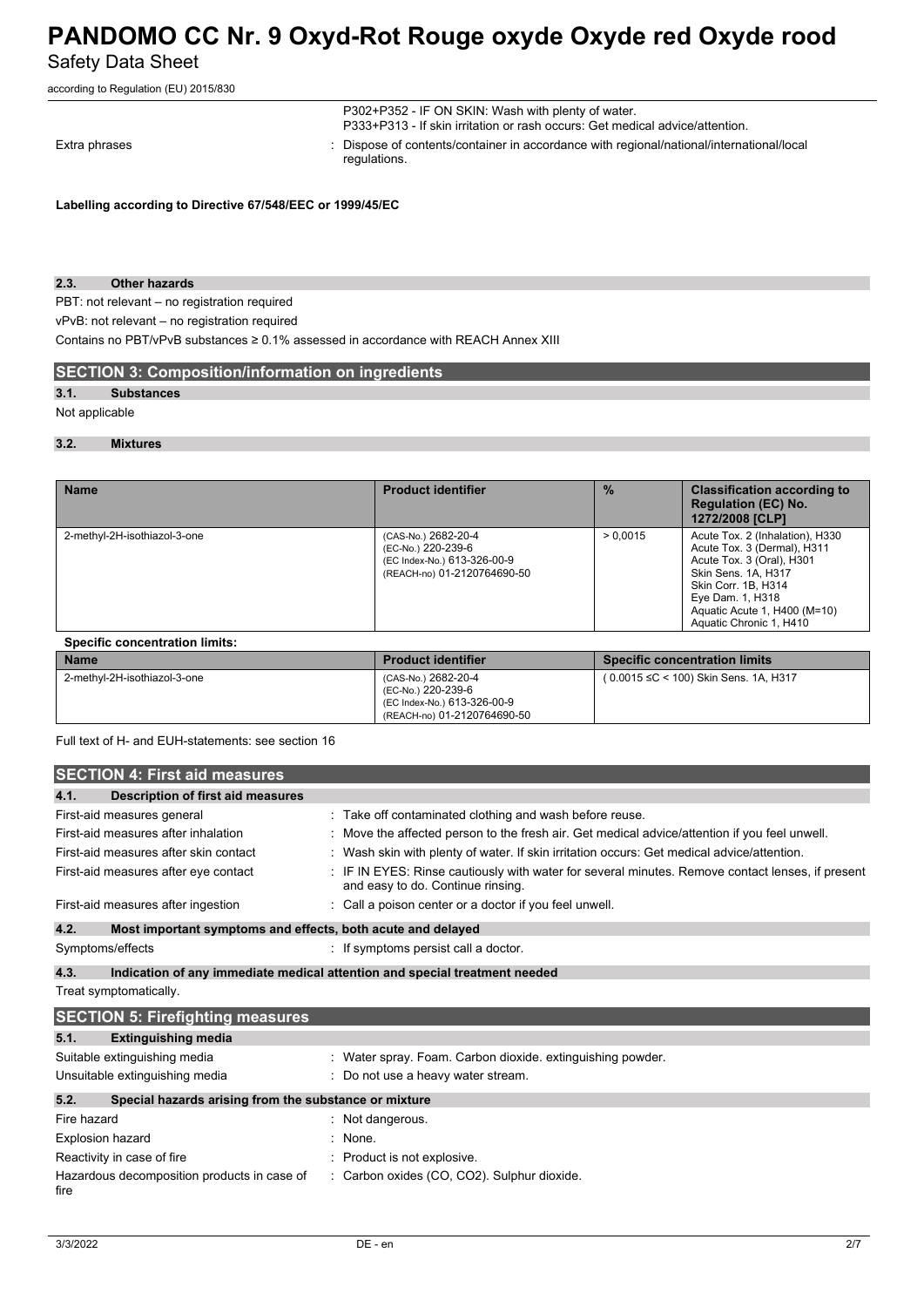according to Regulation (EU) 2015/830

| 5.3.                           | <b>Advice for firefighters</b>                                               |                                                                                                                                                                                                                         |
|--------------------------------|------------------------------------------------------------------------------|-------------------------------------------------------------------------------------------------------------------------------------------------------------------------------------------------------------------------|
|                                | Precautionary measures fire                                                  | Evacuate area.<br>÷                                                                                                                                                                                                     |
|                                | Firefighting instructions                                                    | Contain the extinguishing fluids by bunding.                                                                                                                                                                            |
| Protection during firefighting |                                                                              | Do not attempt to take action without suitable protective equipment. Self-contained breathing<br>apparatus.                                                                                                             |
| Other information              |                                                                              | Fire residues and contaminated fire extinguishing water must be disposed of in accordance<br>with local regulations.                                                                                                    |
|                                | <b>SECTION 6: Accidental release measures</b>                                |                                                                                                                                                                                                                         |
| 6.1.                           | Personal precautions, protective equipment and emergency procedures          |                                                                                                                                                                                                                         |
|                                | General measures                                                             | Spills of this product present a serious slipping hazard. Absorb spillage to prevent material<br>damage. Ensure adequate air ventilation.                                                                               |
| 6.1.1.                         | For non-emergency personnel                                                  |                                                                                                                                                                                                                         |
|                                | Protective equipment                                                         | Concerning personal protective equipment to use, see section 8.                                                                                                                                                         |
|                                | Emergency procedures                                                         | Avoid contact with skin and eyes.                                                                                                                                                                                       |
| 6.1.2.                         | For emergency responders                                                     |                                                                                                                                                                                                                         |
|                                | Protective equipment                                                         | Do not attempt to take action without suitable protective equipment. For further information<br>refer to section 8: "Exposure controls/personal protection".                                                            |
| 6.2.                           | <b>Environmental precautions</b>                                             |                                                                                                                                                                                                                         |
|                                | Avoid release to the environment. Prevent entry to sewers and public waters. |                                                                                                                                                                                                                         |
| 6.3.                           | Methods and material for containment and cleaning up                         |                                                                                                                                                                                                                         |
| For containment                |                                                                              | : Collect spillage.                                                                                                                                                                                                     |
|                                | Methods for cleaning up                                                      | Absorb with liquid-binding material (e.g. sand, diatomaceous earth, acid- or universal binding<br>agents).                                                                                                              |
|                                | Other information                                                            | Place in a suitable container for disposal in accordance with the waste regulations (see Section<br>13).                                                                                                                |
| 6.4.                           | <b>Reference to other sections</b>                                           |                                                                                                                                                                                                                         |
|                                | For further information refer to section 13. See Section 8. See Section 7.   |                                                                                                                                                                                                                         |
|                                | <b>SECTION 7: Handling and storage</b>                                       |                                                                                                                                                                                                                         |
| 7.1.                           | Precautions for safe handling                                                |                                                                                                                                                                                                                         |
|                                | Additional hazards when processed                                            | : See Section 8.                                                                                                                                                                                                        |
|                                | Precautions for safe handling                                                | Wear personal protective equipment. Ensure good ventilation of the work station. Prevent<br>aerosol formation or splashes.                                                                                              |
|                                | Hygiene measures                                                             | Do not eat, drink or smoke when using this product. Always wash hands after handling the<br>product. Contaminated work clothing should not be allowed out of the workplace. Wash<br>contaminated clothing before reuse. |
| 7.2.                           | Conditions for safe storage, including any incompatibilities                 |                                                                                                                                                                                                                         |
|                                | Technical measures                                                           | Keep container tightly closed in a cool, well-ventilated place.                                                                                                                                                         |
| Storage area                   |                                                                              | : Keep out of frost.                                                                                                                                                                                                    |
| 7.3.                           | Specific end use(s)                                                          |                                                                                                                                                                                                                         |
|                                | No additional information available                                          |                                                                                                                                                                                                                         |
|                                | <b>SECTION 8: Exposure controls/personal protection</b>                      |                                                                                                                                                                                                                         |
| 8.1.                           | <b>Control parameters</b>                                                    |                                                                                                                                                                                                                         |
|                                | 2-methyl-2H-isothiazol-3-one (2682-20-4)                                     |                                                                                                                                                                                                                         |
|                                | <b>DNEL/DMEL (Workers)</b>                                                   |                                                                                                                                                                                                                         |
|                                | Acute - local effects, inhalation                                            | $0.043$ mg/m <sup>3</sup>                                                                                                                                                                                               |
|                                | Long-term - local effects, inhalation                                        | $0.021$ mg/m <sup>3</sup>                                                                                                                                                                                               |

DNEL/DMEL (General population) Acute - systemic effects, oral  $\vert$  0.053 mg/kg bw/day Acute - local effects, inhalation 0.043 mg/m<sup>3</sup> Long-term - systemic effects, oral  $\vert$  0.027 mg/kg bw/day Long-term - local effects, inhalation | 0.021 mg/m<sup>3</sup> PNEC (Water) PNEC aqua (freshwater) 3.39 μg/l PNEC aqua (marine water) 3.39 μg/l PNEC (Soil)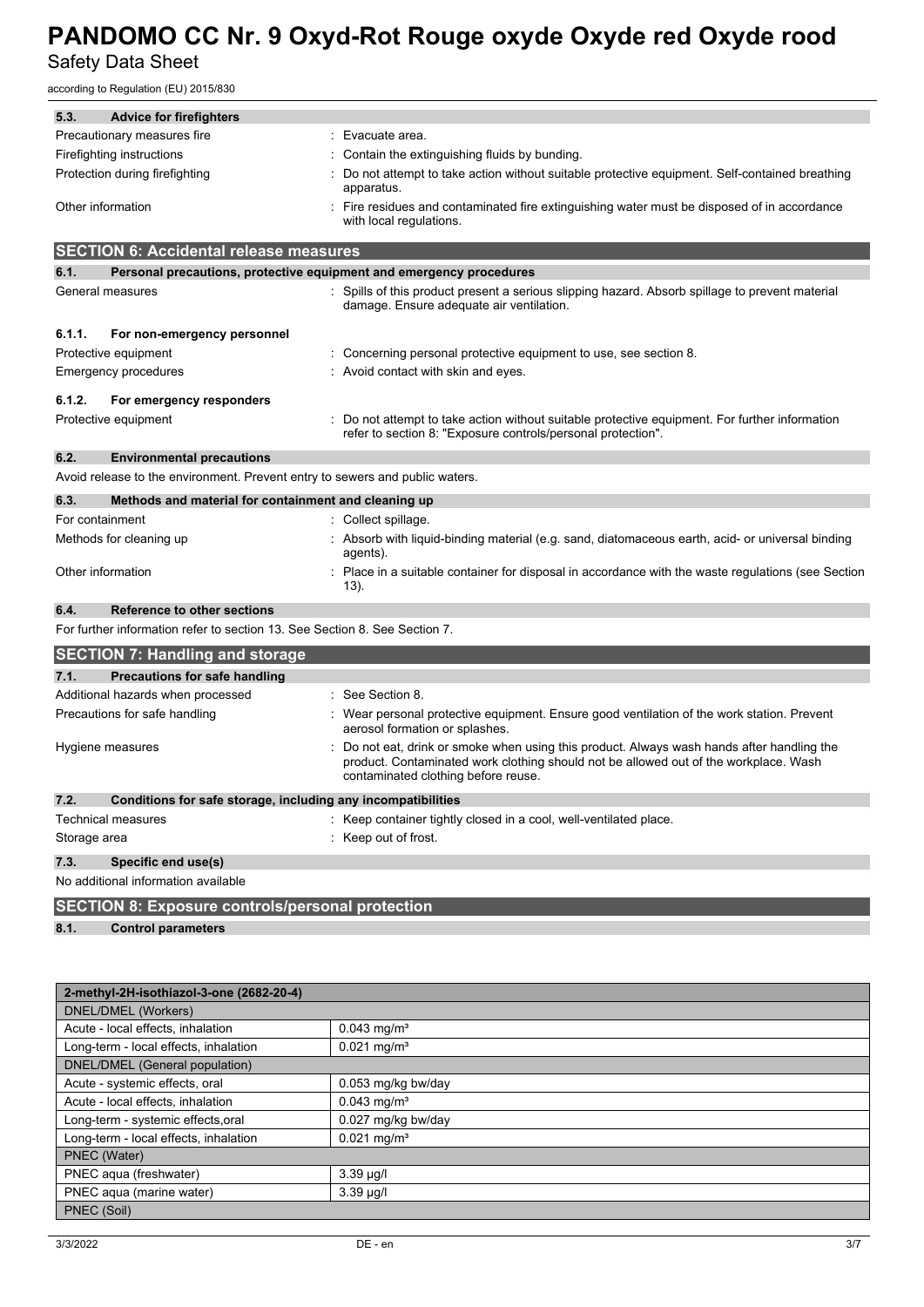according to Regulation (EU) 2015/830

| 2-methyl-2H-isothiazol-3-one (2682-20-4)                      |                   |  |
|---------------------------------------------------------------|-------------------|--|
| PNEC soil                                                     | $0.047$ mg/kg dwt |  |
| PNEC (STP)                                                    |                   |  |
| PNEC sewage treatment plant<br>$0.23$ mg/l                    |                   |  |
| iron(III) oxide (1309-37-1)                                   |                   |  |
| DNEL/DMEL (Workers)                                           |                   |  |
| Long-term - local effects, inhalation<br>10 mg/m <sup>3</sup> |                   |  |
| 8.2.<br><b>Exposure controls</b>                              |                   |  |

#### **Appropriate engineering controls:**

Ensure good ventilation of the work station.

#### **Hand protection:**

Protective gloves. Please follow the instructions related to the permeability and the penetration time provided by the manufacturer. Choosing the proper glove is a decision that depends not only on the type of material, but also on other quality features, which differ for each manufacturer. Since the product consists of several substances, the durability of the glove material cannot be estimated and needs to be tested before use

## **Eye protection:**

Avoid splashing. Wear closed safety glasses

#### **Skin and body protection:**

Wear proper protective equipment

### **Respiratory protection:**

In case of inadequate ventilation wear respiratory protection. Do not breathe gas/fumes/vapour/spray



### **Environmental exposure controls:**

Avoid release to the environment.

#### **Other information:**

Handle in accordance with good industrial hygiene and safety procedures.

## **SECTION 9: Physical and chemical properties**

| 9.1.<br>Information on basic physical and chemical properties |                                      |  |
|---------------------------------------------------------------|--------------------------------------|--|
| Physical state                                                | : Liquid                             |  |
| Appearance                                                    | : Liquid.                            |  |
| Colour                                                        | $:$ red.                             |  |
| Odour                                                         | characteristic.                      |  |
| Odour threshold                                               | No data available                    |  |
| рH                                                            | $: 10 - 11$                          |  |
| Relative evaporation rate (butylacetate=1)                    | No data available                    |  |
| Melting point                                                 | Not applicable                       |  |
| Freezing point                                                | No data available                    |  |
| Boiling point                                                 | : 100 °C                             |  |
| Flash point                                                   | No data available                    |  |
| Auto-ignition temperature                                     | No data available                    |  |
| Decomposition temperature                                     | No data available                    |  |
| Flammability (solid, gas)                                     | Not applicable                       |  |
| Vapour pressure                                               | No data available                    |  |
| Relative vapour density at 20 °C                              | No data available                    |  |
| Relative density                                              | No data available                    |  |
| Density                                                       | : $1.5 - 1.7$ g/cm <sup>3</sup>      |  |
| Solubility                                                    | Forms emulsion in presence of water. |  |
| Partition coefficient n-octanol/water (Log Pow)               | : No data available                  |  |
| Viscosity, kinematic                                          | No data available<br>۰               |  |
| Viscosity, dynamic                                            | 150 - 300 mPa.s                      |  |
| Explosive properties                                          | No data available                    |  |
|                                                               |                                      |  |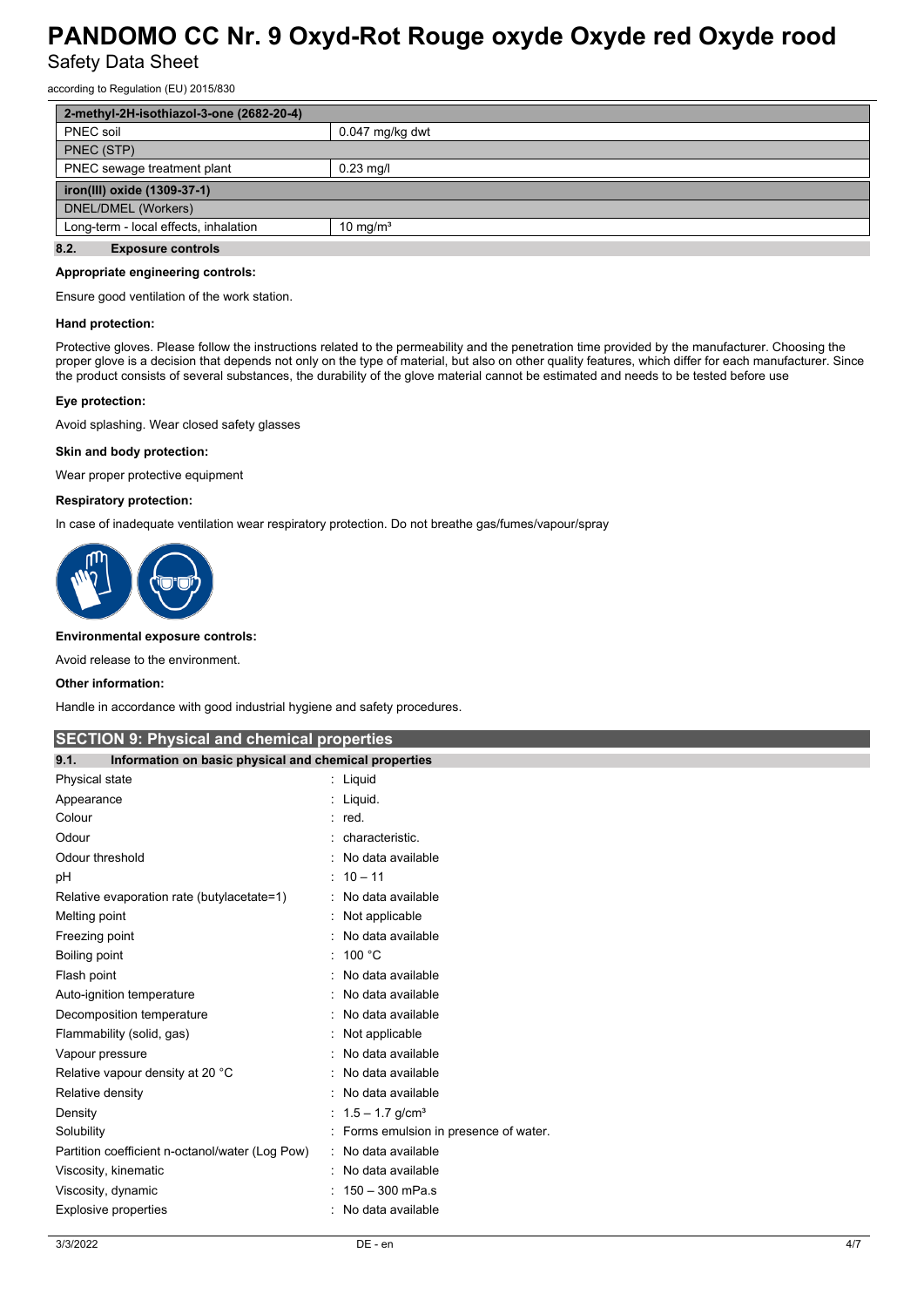| according to Regulation (EU) 2015/830                                   |                                                                                                                                 |  |  |  |  |
|-------------------------------------------------------------------------|---------------------------------------------------------------------------------------------------------------------------------|--|--|--|--|
| Oxidising properties                                                    | : No data available                                                                                                             |  |  |  |  |
| <b>Explosive limits</b>                                                 | : No data available                                                                                                             |  |  |  |  |
| 9.2.<br><b>Other information</b>                                        |                                                                                                                                 |  |  |  |  |
| VOC content                                                             | $\cdot$ < VOC - Swiss ordinance                                                                                                 |  |  |  |  |
| <b>SECTION 10: Stability and reactivity</b>                             |                                                                                                                                 |  |  |  |  |
| 10.1.<br><b>Reactivity</b>                                              |                                                                                                                                 |  |  |  |  |
| None.                                                                   |                                                                                                                                 |  |  |  |  |
| 10.2.<br><b>Chemical stability</b>                                      |                                                                                                                                 |  |  |  |  |
|                                                                         |                                                                                                                                 |  |  |  |  |
| Stable under normal conditions.                                         |                                                                                                                                 |  |  |  |  |
| 10.3.<br>Possibility of hazardous reactions                             |                                                                                                                                 |  |  |  |  |
| No dangerous reactions known under normal conditions of use.            |                                                                                                                                 |  |  |  |  |
| 10.4.<br><b>Conditions to avoid</b>                                     |                                                                                                                                 |  |  |  |  |
| None under recommended storage and handling conditions (see section 7). |                                                                                                                                 |  |  |  |  |
| 10.5.<br>Incompatible materials                                         |                                                                                                                                 |  |  |  |  |
| None.                                                                   |                                                                                                                                 |  |  |  |  |
| 10.6.<br><b>Hazardous decomposition products</b>                        |                                                                                                                                 |  |  |  |  |
| Carbon monoxide. Carbon dioxide.                                        |                                                                                                                                 |  |  |  |  |
| <b>SECTION 11: Toxicological information</b>                            |                                                                                                                                 |  |  |  |  |
| 11.1.<br>Information on toxicological effects                           |                                                                                                                                 |  |  |  |  |
| Acute toxicity                                                          | : Not classified                                                                                                                |  |  |  |  |
| 2-methyl-2H-isothiazol-3-one (2682-20-4)                                |                                                                                                                                 |  |  |  |  |
| LD50 oral rat                                                           | 120 mg/kg bodyweight (EPA OPPTS 870.1100: Acute Oral Toxicity, Rat, Female,<br>Experimental value, Oral, 7 day(s))              |  |  |  |  |
| LD50 dermal rat                                                         | 242 mg/kg bodyweight (OECD 402: Acute Dermal Toxicity, 24 h, Rat, Male / female,<br>Experimental value, Dermal, 14 day(s))      |  |  |  |  |
| LC50 Inhalation - Rat                                                   | 0.11 mg/l (OECD 403: Acute Inhalation Toxicity, 4 h, Rat, Male / female, Experimental value,<br>Inhalation (aerosol), 7 day(s)) |  |  |  |  |
| Skin corrosion/irritation                                               | : Not classified                                                                                                                |  |  |  |  |
|                                                                         | pH: 10 - 11                                                                                                                     |  |  |  |  |
| Serious eye damage/irritation                                           | : Not classified                                                                                                                |  |  |  |  |
| $nH \cdot 10$ 11                                                        |                                                                                                                                 |  |  |  |  |

| Serious eye damage/imitation                           | <b>NOT CLASSIFIED</b>                  |
|--------------------------------------------------------|----------------------------------------|
|                                                        | $pH: 10 - 11$                          |
| Respiratory or skin sensitisation                      | : May cause an allergic skin reaction. |
| Germ cell mutagenicity                                 | : Not classified                       |
| Carcinogenicity                                        | : Not classified                       |
| Reproductive toxicity                                  | : Not classified                       |
| STOT-single exposure                                   | : Not classified                       |
| STOT-repeated exposure                                 | : Not classified                       |
| Aspiration hazard                                      | : Not classified                       |
| Potential adverse human health effects and<br>symptoms | : No data available.                   |

| <b>SECTION 12: Ecological information</b> |                                                                                                                                 |  |  |  |
|-------------------------------------------|---------------------------------------------------------------------------------------------------------------------------------|--|--|--|
| 12.1.<br><b>Toxicity</b>                  |                                                                                                                                 |  |  |  |
| Ecology - general                         | The product is not considered harmful to aquatic organisms nor to cause long-term adverse<br>effects in the environment.        |  |  |  |
| Ecology - water                           | : Avoid undiluted product to come into sewer or superficial water.                                                              |  |  |  |
| 2-methyl-2H-isothiazol-3-one (2682-20-4)  |                                                                                                                                 |  |  |  |
| ErC50 algae                               | 0.23 mg/l (Equivalent or similar to OECD 201, 96 h, Pseudokirchneriella subcapitata, Static<br>system, Experimental value, GLP) |  |  |  |

## **12.2. Persistence and degradability**

| PANDOMO CC Nr. 9 Oxyd-Rot Rouge oxyde Oxyde red Oxyde rood |                                     |  |  |  |  |
|------------------------------------------------------------|-------------------------------------|--|--|--|--|
| Persistence and degradability<br>Not applicable.           |                                     |  |  |  |  |
| 2-methyl-2H-isothiazol-3-one (2682-20-4)                   |                                     |  |  |  |  |
| Persistence and degradability                              | Not readily biodegradable in water. |  |  |  |  |
| 3/3/2022                                                   | 5/7<br>$DE - en$                    |  |  |  |  |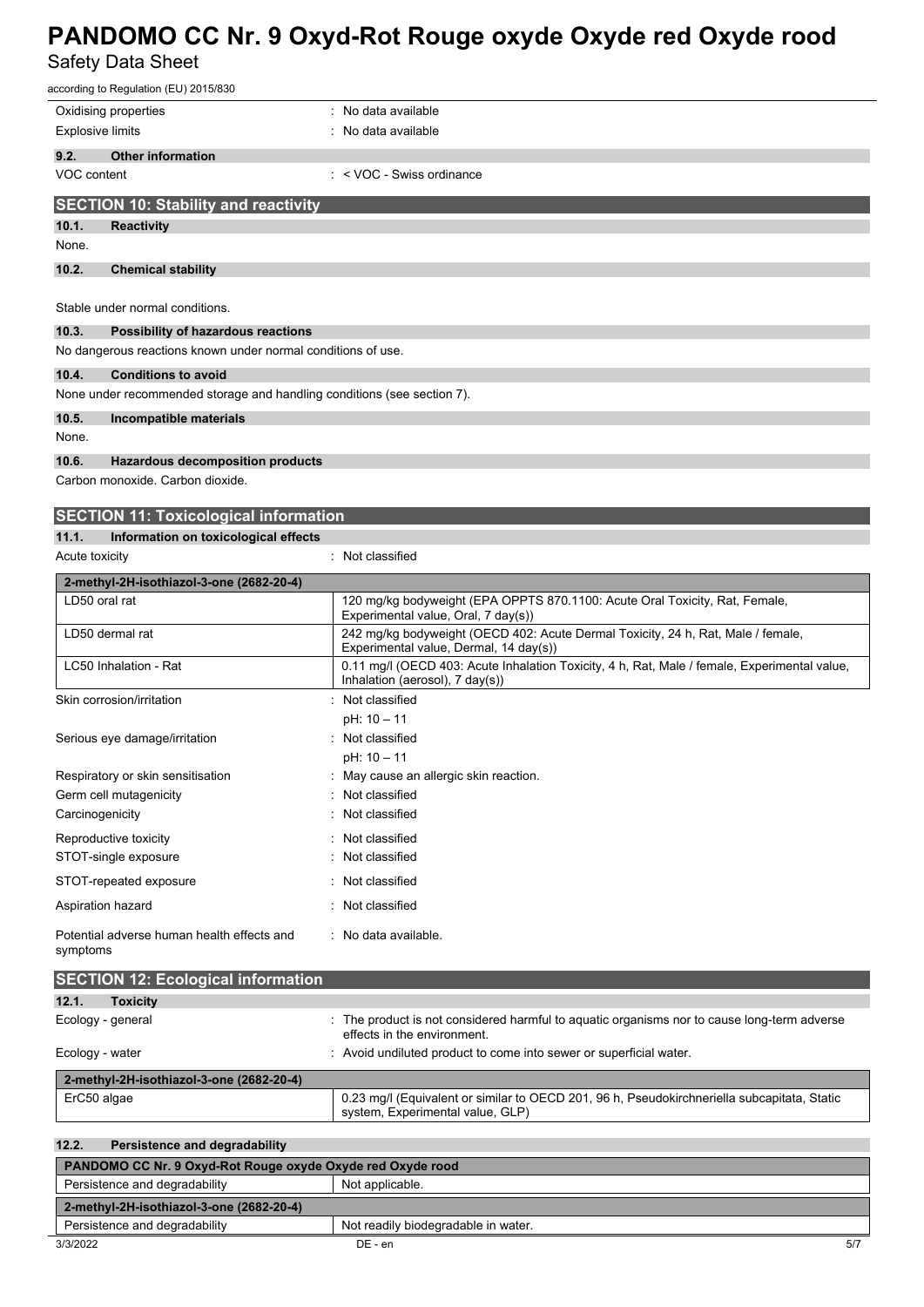according to Regulation (EU) 2015/830

| 12.3.<br><b>Bioaccumulative potential</b>                                                                               |                                                                                                                                                                                 |  |  |  |  |  |  |  |
|-------------------------------------------------------------------------------------------------------------------------|---------------------------------------------------------------------------------------------------------------------------------------------------------------------------------|--|--|--|--|--|--|--|
| PANDOMO CC Nr. 9 Oxyd-Rot Rouge oxyde Oxyde red Oxyde rood                                                              |                                                                                                                                                                                 |  |  |  |  |  |  |  |
| No bioaccumulation.<br>Bioaccumulative potential                                                                        |                                                                                                                                                                                 |  |  |  |  |  |  |  |
| 2-methyl-2H-isothiazol-3-one (2682-20-4)                                                                                |                                                                                                                                                                                 |  |  |  |  |  |  |  |
| BCF - Fish [1]<br>5.75 - 48.1 (56 day(s), Lepomis macrochirus, Flow-through system, Fresh water,<br>Experimental value) |                                                                                                                                                                                 |  |  |  |  |  |  |  |
| Partition coefficient n-octanol/water (Log Pow)                                                                         | -0.486 (Experimental value, OECD 107: Partition Coefficient (n-octanol/water): Shake Flask<br>Method, 25 °C)                                                                    |  |  |  |  |  |  |  |
| Bioaccumulative potential                                                                                               | Low potential for bioaccumulation (BCF < 500).                                                                                                                                  |  |  |  |  |  |  |  |
| 12.4.<br><b>Mobility in soil</b>                                                                                        |                                                                                                                                                                                 |  |  |  |  |  |  |  |
| PANDOMO CC Nr. 9 Oxyd-Rot Rouge oxyde Oxyde red Oxyde rood                                                              |                                                                                                                                                                                 |  |  |  |  |  |  |  |
| Ecology - soil                                                                                                          | No information available.                                                                                                                                                       |  |  |  |  |  |  |  |
| 2-methyl-2H-isothiazol-3-one (2682-20-4)                                                                                |                                                                                                                                                                                 |  |  |  |  |  |  |  |
| Surface tension                                                                                                         | 68.8 mN/m (19.5 °C, 1 g/l, OECD 115: Surface Tension of Aqueous Solutions)                                                                                                      |  |  |  |  |  |  |  |
| Organic Carbon Normalized Adsorption<br>Coefficient (Log Koc)                                                           | 1.06 (log Koc, OECD 106: Adsorption/Desorption Using a Batch Equilibrium Method,<br>Experimental value, GLP)                                                                    |  |  |  |  |  |  |  |
| Ecology - soil                                                                                                          | Highly mobile in soil.                                                                                                                                                          |  |  |  |  |  |  |  |
| 12.5.<br><b>Results of PBT and vPvB assessment</b>                                                                      |                                                                                                                                                                                 |  |  |  |  |  |  |  |
| PANDOMO CC Nr. 9 Oxyd-Rot Rouge oxyde Oxyde red Oxyde rood                                                              |                                                                                                                                                                                 |  |  |  |  |  |  |  |
| PBT: not relevant - no registration required                                                                            |                                                                                                                                                                                 |  |  |  |  |  |  |  |
| vPvB: not relevant - no registration required                                                                           |                                                                                                                                                                                 |  |  |  |  |  |  |  |
| <b>Component</b>                                                                                                        |                                                                                                                                                                                 |  |  |  |  |  |  |  |
| 2-methyl-2H-isothiazol-3-one (2682-20-4)                                                                                | This substance/mixture does not meet the PBT criteria of REACH regulation, annex XIII<br>This substance/mixture does not meet the vPvB criteria of REACH requiation, annex XIII |  |  |  |  |  |  |  |
| 12.6.<br><b>Other adverse effects</b>                                                                                   |                                                                                                                                                                                 |  |  |  |  |  |  |  |
| Additional information                                                                                                  | : Avoid release to the environment.                                                                                                                                             |  |  |  |  |  |  |  |
| <b>SECTION 13: Disposal considerations</b>                                                                              |                                                                                                                                                                                 |  |  |  |  |  |  |  |
| 13.1.<br><b>Waste treatment methods</b>                                                                                 |                                                                                                                                                                                 |  |  |  |  |  |  |  |
| Regional legislation (waste)                                                                                            | Disposal must be done according to official regulations.                                                                                                                        |  |  |  |  |  |  |  |
| Waste treatment methods<br>Dispose of contents/container in accordance with licensed collector's sorting instructions.  |                                                                                                                                                                                 |  |  |  |  |  |  |  |
| Sewage disposal recommendations<br>Do not discharge into drains or the environment.                                     |                                                                                                                                                                                 |  |  |  |  |  |  |  |
| European List of Waste (LoW) code                                                                                       | 08 04 10 - waste adhesives and sealants other than those mentioned in 08 04 09                                                                                                  |  |  |  |  |  |  |  |
| <b>SECTION 14: Transport information</b>                                                                                |                                                                                                                                                                                 |  |  |  |  |  |  |  |
| In accordance with ADR / IMDG / IATA / ADN / RID                                                                        |                                                                                                                                                                                 |  |  |  |  |  |  |  |
| $\mathbf{H}$<br>AND                                                                                                     | $I$ $A$ $T$ $A$<br>ADN<br><b>DID</b>                                                                                                                                            |  |  |  |  |  |  |  |

| <b>ADR</b>                                 | <b>IMDG</b>   | <b>IATA</b>                            | <b>ADN</b>    | <b>RID</b>    |  |  |
|--------------------------------------------|---------------|----------------------------------------|---------------|---------------|--|--|
| <b>UN number</b><br>14.1.                  |               |                                        |               |               |  |  |
| Not regulated                              | Not regulated | Not regulated                          | Not regulated | Not regulated |  |  |
| 14.2.<br>UN proper shipping name           |               |                                        |               |               |  |  |
| Not regulated                              | Not regulated | Not regulated                          | Not regulated | Not regulated |  |  |
| Not regulated                              | Not regulated | Not regulated                          | Not regulated | Not regulated |  |  |
|                                            |               |                                        |               |               |  |  |
| <b>Transport hazard class(es)</b><br>14.3. |               |                                        |               |               |  |  |
| Not regulated                              | Not regulated | Not regulated                          | Not regulated | Not regulated |  |  |
| Not regulated                              | Not regulated | Not regulated                          | Not regulated | Not regulated |  |  |
| <b>Packing group</b><br>14.4.              |               |                                        |               |               |  |  |
| Not regulated                              | Not regulated | Not regulated                          | Not regulated | Not regulated |  |  |
| <b>Environmental hazards</b><br>14.5.      |               |                                        |               |               |  |  |
| Not regulated<br>Not regulated             |               | Not regulated                          | Not regulated | Not regulated |  |  |
|                                            |               | No supplementary information available |               |               |  |  |

## **14.6. Special precautions for user**

### **- Overland transport**

Not regulated

### **- Transport by sea**

Not regulated

### **- Air transport**